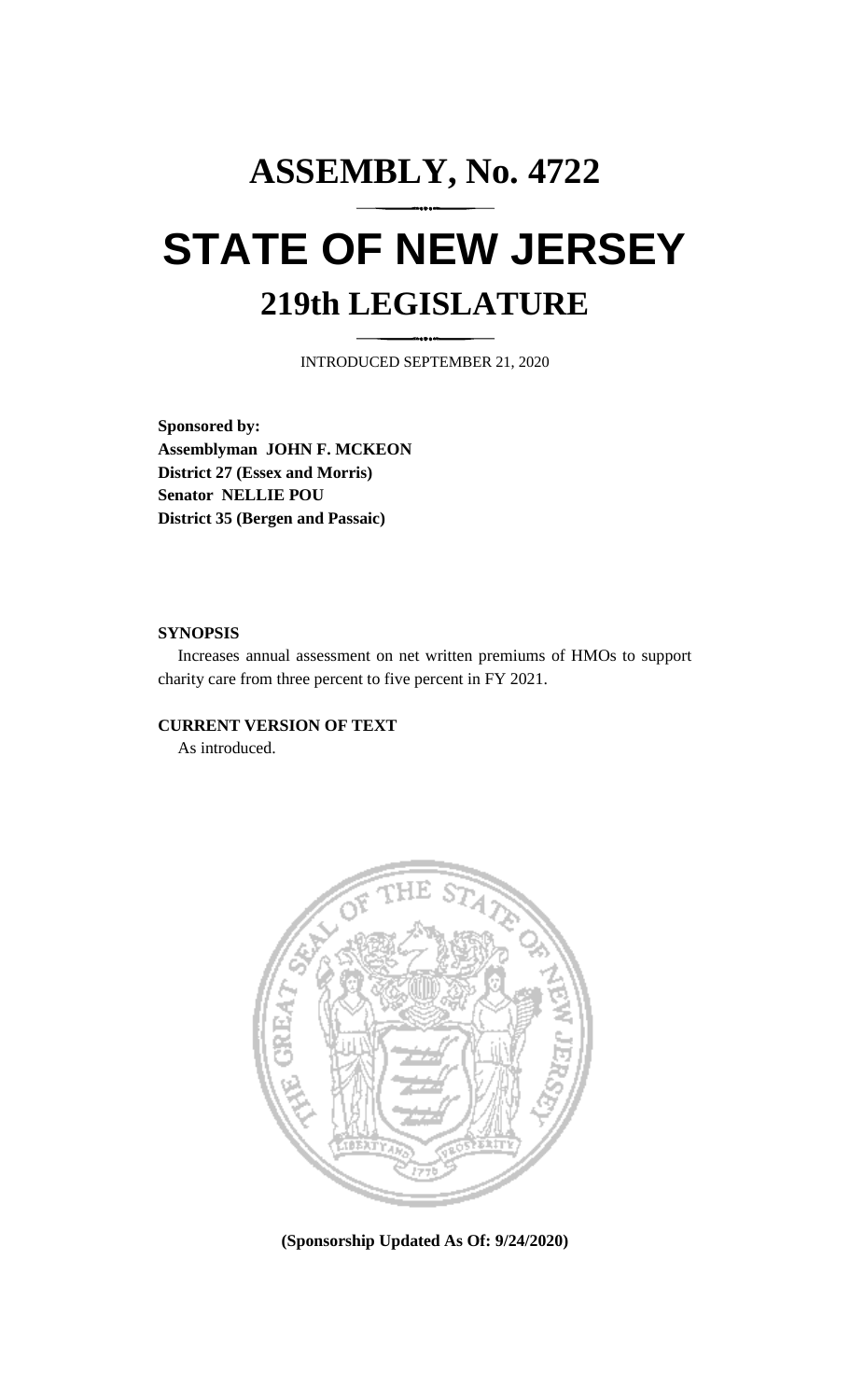**AN ACT** concerning the annual assessment on health maintenance organizations and amending P.L.2004, c.49. **BE IT ENACTED** *by the Senate and General Assembly of the State of New Jersey:* 1. Section 3 of P.L.2004, c.49 (C.26:2J-47) is amended to read as follows: 3. a. (1) For the fiscal years 2005 and 2006, the Commissioner of Banking and Insurance shall issue, in accordance with the provisions of this section, a special interim assessment of one percent, and in fiscal year 2007 and each fiscal year thereafter through fiscal year 2019, an annual assessment in the amount of two percent, **[**and**]** in fiscal year 2020 **[**and each fiscal year thereafter**]**, an annual assessment in the amount of three percent, and in fiscal year 2021 and each fiscal year thereafter, an annual assessment in 17 the amount of five percent on the net written premiums received by each health maintenance organization granted a certificate of authority to operate in this State pursuant to P.L.1973, c.337 (C.26:2J-1 et seq.), to be allocated to the Health Care Subsidy Fund established pursuant to section 8 of P.L.1992, c.160 (C.26:2H- 18.58) for the purpose of providing charity care payments to hospitals in accordance with the formula used for the distribution of charity care subsidies that are provided pursuant to P.L.1992, c.160 (C.26:2H-18.51 et al.). (2) "Net written premiums received" means direct premiums as reported on the annual financial statement submitted pursuant to section 9 of P.L.1973, c.337 (C.26:2J-9), and to the commissioner on a quarterly basis. b. The commissioner shall certify the amount of the annual assessment issued to each health maintenance organization as calculated pursuant to subsection a. of this section. Each health maintenance organization shall remit the amount so certified on a quarterly basis in each fiscal year to the Department of Banking and Insurance in accordance with the procedures established in P.L.1995, c.156 (C.17:1C-19 et seq.), and as prescribed by the commissioner, who may adjust the quarterly payments from time to time as necessary to meet the current and estimated assessment obligation of each health maintenance organization in each fiscal year. c. Amounts collected by the commissioner shall be allocated to the Health Care Subsidy Fund established pursuant to section 8 of P.L.1992, c.160 (C.26:2H-18.58) and used solely for the purpose of providing charity care payments to hospitals in accordance with the

formula used for the distribution of charity care subsidies that are

**Matter underlined thus is new matter.**

**EXPLANATION – Matter enclosed in bold-faced brackets [thus] in the above bill is not enacted and is intended to be omitted in the law.**